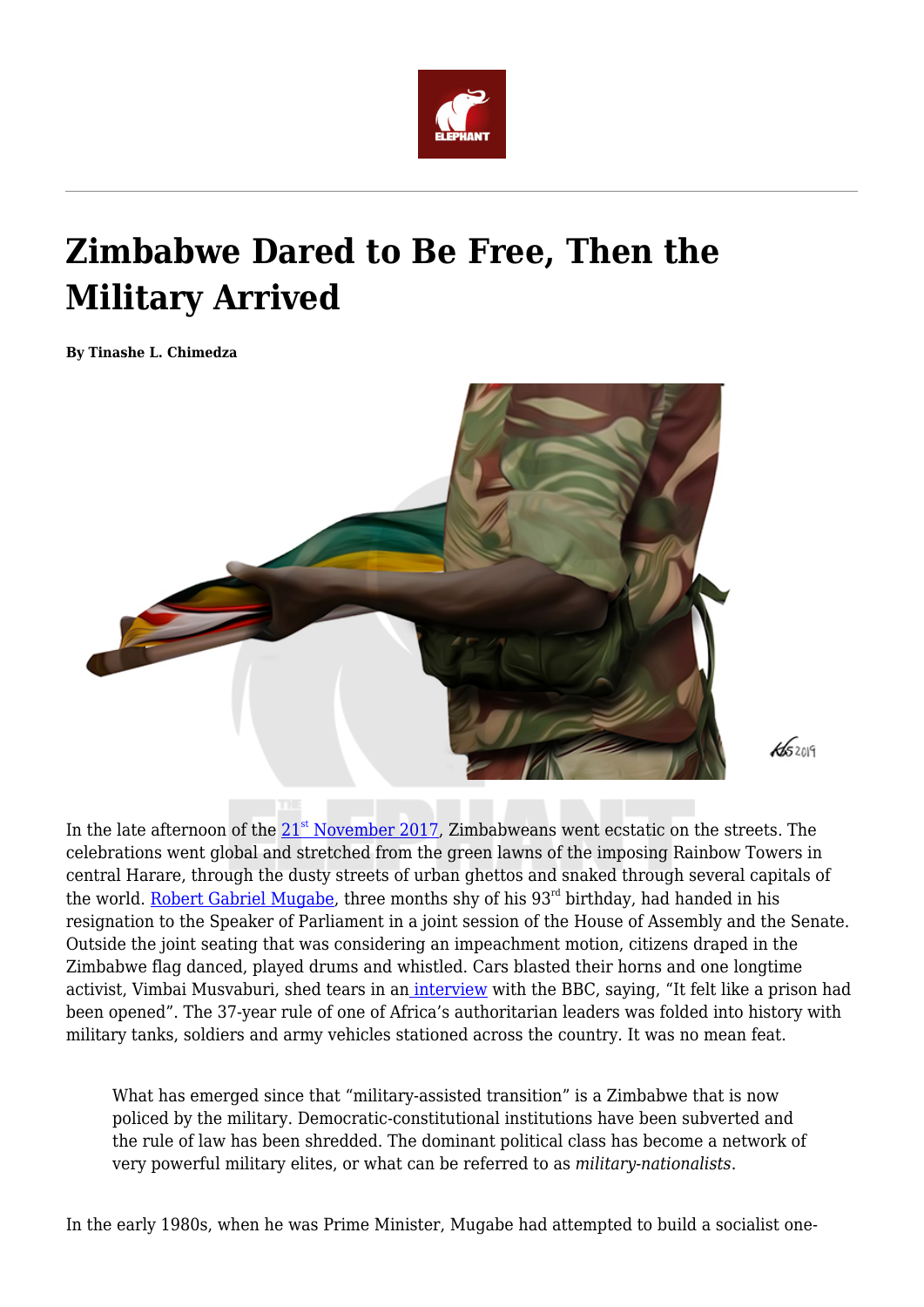party state. In the late 1980s, he brutalised the opposition and swallowed it through the Unity Agreement of 1989. Zimbabwe become a de jure one-party state. In the 1990s, the labour movement protested against increasing levels of taxation. When civil society mobilised for constitutional reform, Mugabe simply subverted the process. In the 2000s, the major opposition, the Movement for Democratic Change (MDC), was subjected to heinous brutality, with Mugabe boasting that "we have degrees in violence". The elections were brazenly rigged and this culminated in the Government of National Unity (GNU) from 2008 till 2013. In that fateful month of November 2017, the "Ides of March" finally knocked on the Blue Mansion of the ageing president and the system finally burst open and turned its brutal fangs on its "Godfather".

## **Exit Robert Gabriel Mugabe, enter the military-nationalists**

What has emerged since that "military-assisted transition" is a Zimbabwe that is now policed by the military. Democratic-constitutional institutions have been subverted and the rule of law has been shredded. The dominant political class has become a network of very powerful military elites, or what can be referred to as *military-nationalists*. This class is composed mainly of men (and a few women) who constituted the military ranks of the national liberation movement in the 1960s and 70s. When they took over power in November 2017, they quickly dispatched out-of-state structures, the "old guard nationalists" who did not have any military training.

In post-colonial independent Zimbabwe, the military-nationalists operated behind the political throne under a shadowy state-security structure called the Joint Operation Command (JOC) comprising the military, intelligence services, police and the prison services. In the 2000s, especially since the violent election of 2008, the military assumed a much more political role. This came to a head when they marched onto the streets and forced Mugabe out. With the threads of state power in their hands, the military-nationalists have become the final arbiters of political and electoral contests. In that matrix of state and national political power, the general election of 2018 was just a fig leaf over a very patent fact – the new sheriff in Harare is a military junta with swanky imported suits.

## **New rhetoric and old Mugabe-like tactics**

The new president has fanned out his strategies, jumping onto Facebook and Twitter, giving more interviews and also paying lobbyists in Washington DC to do the regime's bidding. After his first inauguration, President Emmerson Mnangagwa wrote in the *[New York Times](https://www.nytimes.com/2018/03/11/opinion/zimbabwe-emmerson-mnangagwa.html)*, that:

*I am working toward building a new Zimbabwe: a country with a thriving and open economy, jobs for its youth, opportunities for investors, and democracy and equal rights for all… There are voices both at home and abroad who have sought to convince the world that nothing has changed in Zimbabwe. I refute those unfair and unfounded claims and commit that we are bringing about a new era of transparency, openness and commitment to the rule of law.*

Many months later, in another opinion article in *[The Guardian](https://www.theguardian.com/commentisfree/2018/sep/07/emmerson-mnangagwa-president-zimbabwe-opposition-democratic),* Mnangagwa stated that "the role of opposition leader is critical to democracy's function" and that "the incoming administration will be weaker if not held to the checks and balances that parliament provides".

In the face of a severe socio-economic crisis, Zimbabwe's political rulers have resorted to Mugabe-like tactics, blaming "enemies" in the West and accusing the opposition of being "saboteurs". That crisis boiled over in the second week of January 2019 as citizen anger over a 150 per cent fuel price increase led to a national shutdown called by the labour movement.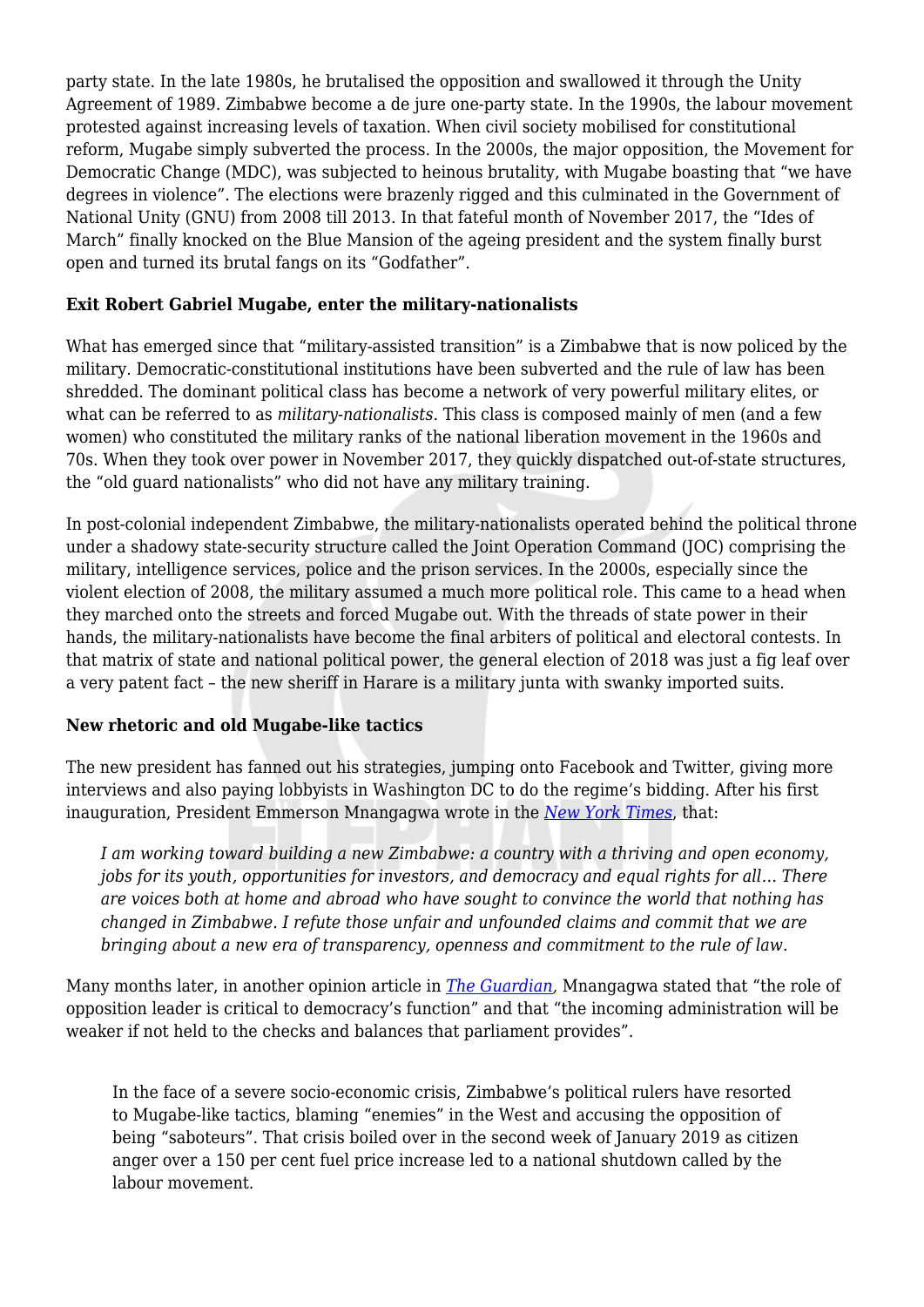However, as Zimbabwe's political economy continues its downward descent, the narrative has shifted back to the Mugabe years type of blame-shifting and brinkmanship. The "new rulers" have been very quick to jump into a worldwide public relations exercise that has come at a heavy price to the truth and to the public purse. The propaganda has also been Pan-African in its reach; the government has dispatched envoys to the African Union (AU), the Southern Africa Development Community (SADC), and strategic countries like Kenya, South Africa and Botswana, arguing that Zimbabwe's economic crisis has been as a result of sanctions, especially those imposed by the US.



Read Series: Zimbabwe

In the face of a severe socio-economic crisis, Zimbabwe's political rulers have resorted to Mugabelike tactics, blaming "enemies" in the West and accusing the opposition of being "saboteurs". That crisis boiled over in the second week of January 2019 as citizen anger over a 150 per cent fuel price increase led to a national shutdown called by the labour movement. Street barricades went up in urban areas, police had running battles with young people, wide-scale looting took place, and economic activity came to a standstill. The government response was a nationwide ruthless military crackdown. The army was accused of rape, opposition activists were abducted and rights groups, such as Amnesty International (AI) and Human Rights Watch (HRW), recorded 17 deaths from gunshot wounds. The Internet was shut down and, in a leaked document, the government blamed "hostile intelligence services", "regime change agents", and "unfriendly civil society organisations". The ruling class has simply re-dusted the old script of seeing local and international enemies all around.

The president boasted at a political rally in the local language, Shona, saying, "*tirikuvazvambura*" and "*vari kuzvamburika*", meaning "we are beating them up brutally" and they "cannot resist that brutality". Not less than five opposition Members of Parliament (MPs) have been arraigned before the courts for "subversion", "inciting violence" and "treason". To sum up the type of militarystate/party machinery that the ruling strata is building, we have to turn to that theoretician and practitioner of the African revolution, Frantz Fanon, in his seminal book, *[The Wretched of The Earth,](http://abahlali.org/wp-content/uploads/2011/04/Frantz-Fanon-The-Wretched-of-the-Earth-1965.pdf)* where he put it more succinctly:

*There exists inside the new regime, however, an inequality in the acquisition of wealth and in monopolization. Some have a double source of income and demonstrate that they are specialized in opportunism. Privileges multiply and corruption triumphs, while morality declines. Today the vultures are too numerous and too voracious in proportion to the lean spoils of the national wealth*. (1963:171).

Taken together then, this deliberate rhetoric of a "new dispensation", "open for democracy", "second republic", on the one hand, and a deliberate crackdown on the opposition, restricting the democratic space and subverting the institutions established by the Constitution of 2013, on the other, are designed to keep the military-nationalists in charge of the party and the state machinery, and by implication, to maintain their hold on Zimbabwe's national treasury and natural resources.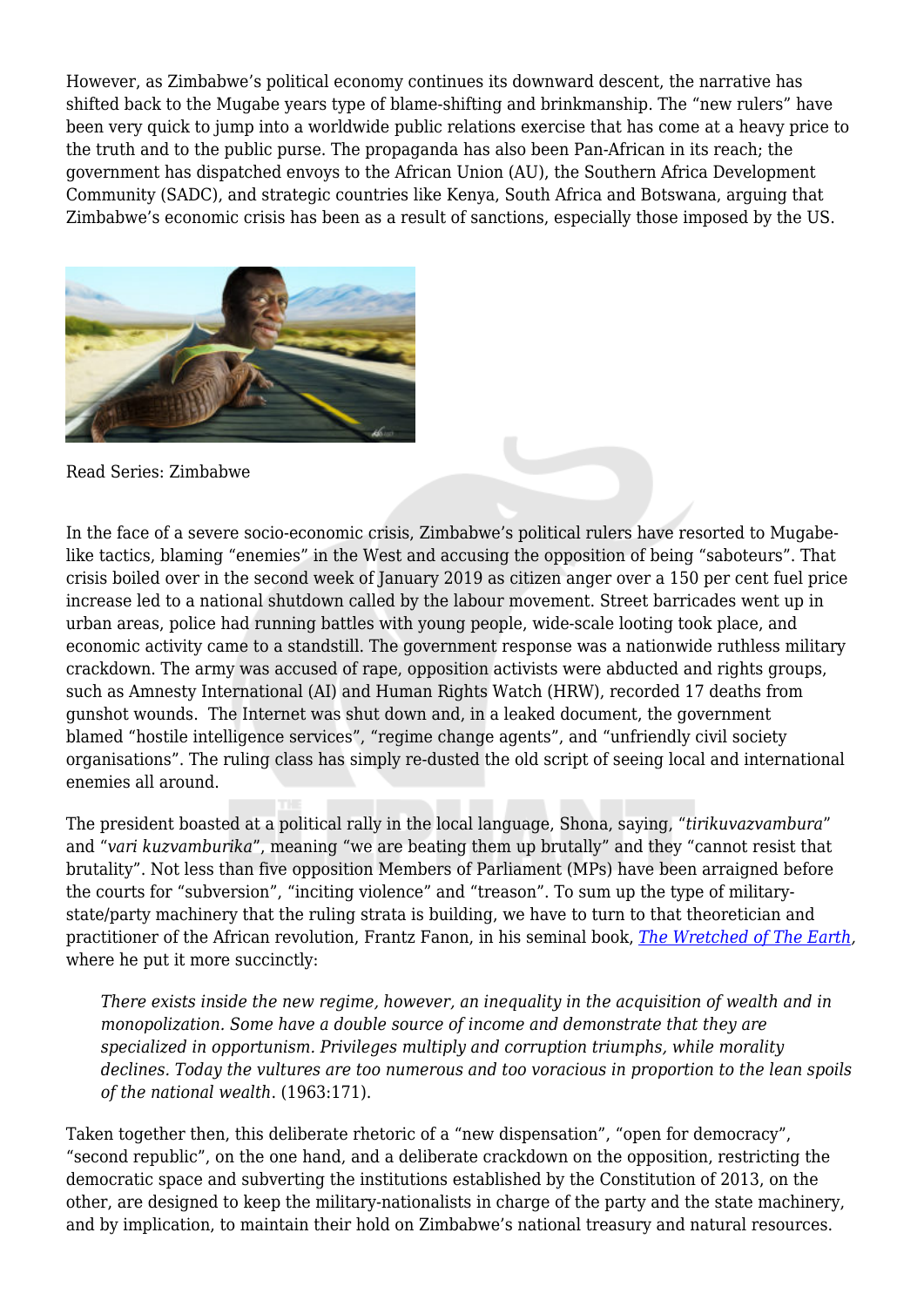The Minister of Finance, Professor Mthuli Ncube, admitted that the budget suffered as a result of runaway expenditure and mismanagement. The minister did not disclose that the excessive borrowing has been a blank cheque to fund the decadent lifestyles of those in political office.

### **Zimbabwe's melting political economy: The ambers underneath**

To get a sense of how Zimbabwe has fallen from glory, one has to look at the historic Gross Domestic Product (GDP) and per capita figures over time compared to Kenya. At the end of 1970s, Kenya's GDP was estimated at US\$2.9 billion, with a population of about 14 million and Zimbabwe's' GDP was US\$3.5 billion with a population of 7 million. Fast forward to 2017 and Kenya's GDP now stands at almost US\$75billion and Zimbabwe's GDP stands at a mere US\$17billion. In Harare, one can contrast sewage flowing openly in the ghettos and the sprawling green lawns and well-paved streets in North Harare, which is full of Beverley Hills-type mansions. Over the past 40 years, Zimbabwe's export industries have been decimated, infrastructure has decayed, agricultural production has collapsed and there have not been any major capital projects to revive the economy. State-owned companies, in railways, transport like airlines, agriculture, mining and the list goes on, have been systematically looted. The political economy collapse has resulted in mass emigration of both skilled and unskilled labour and a severe social crisis of poverty

The Minister of Finance, Professor Mthuli Ncube, admitted that the budget suffered as a result of runaway expenditure and mismanagement. The minister did not disclose that the excessive borrowing has been a blank cheque to fund the decadent lifestyles of those in political office. The Reserve Bank of Zimbabwe (RBZ) dished out loans in excess of US\$1.2 billion to elite-linked companies, and state-owned companies raked billions in debt and all this has been transferred to the Treasury. Calls for a national debt audit were rejected. The public financial management system is deliberately in shambles, the public tendering system directly feeds into the pockets of the political elites and the Public Service Commission (PSC) has been used to employ thousands of "youth officers" who are effectively a notorious party militia known as "green bombers". Foreign and domestic debt has gone out of control; 90 per cent of expenditure is on salaries and allowances for government workers. Foreign currency reserves have dried and Zimbabwe cannot access credit lines from international financial institutions. The new minister has proposed selling off state enterprises that formed the bedrock of Zimbabwe's pre-independence industrial base, and it is highly likely that these public assets will be doled out cheaply to feed a crony capitalist class linked to political power. In a word, Zimbabwe's political economy collapse is self-inflicted.

## **Austerity for citizens and a Thatcherite largesse for the elites**

The Minister of Finance, in the latest budget statement, proposed what he called "*Austerity for Prosperity"*. He argued that Zimbabwe "needs pain" before the economy becomes productive, just like a patient who needs surgery. The Treasury chief has introduced a 2 per cent tax, has increased fuel prices by almost 150 per cent, is trying to liberalise the foreign currency market, has introduced a local "virtual" currency called RTGS dollars, has hiked custom excise duty and has demanded that all car imports be paid for in foreign currency. The dramatic effect has been to feed inflation upwards, erode income for workers, and scare away investors. The prices of basic commodities have spiraled out of control and all major trade unions have already engaged in some strike action or are in the process of organising one. Here are the words of the Treasury chief:

*The only way to a stronger economy is to restructure, rebuild and reform. This plan involves some painful measures to get our national budget under control. These measures will be felt by all of us, but are unavoidable if we want to get our economy back on track. These measures are*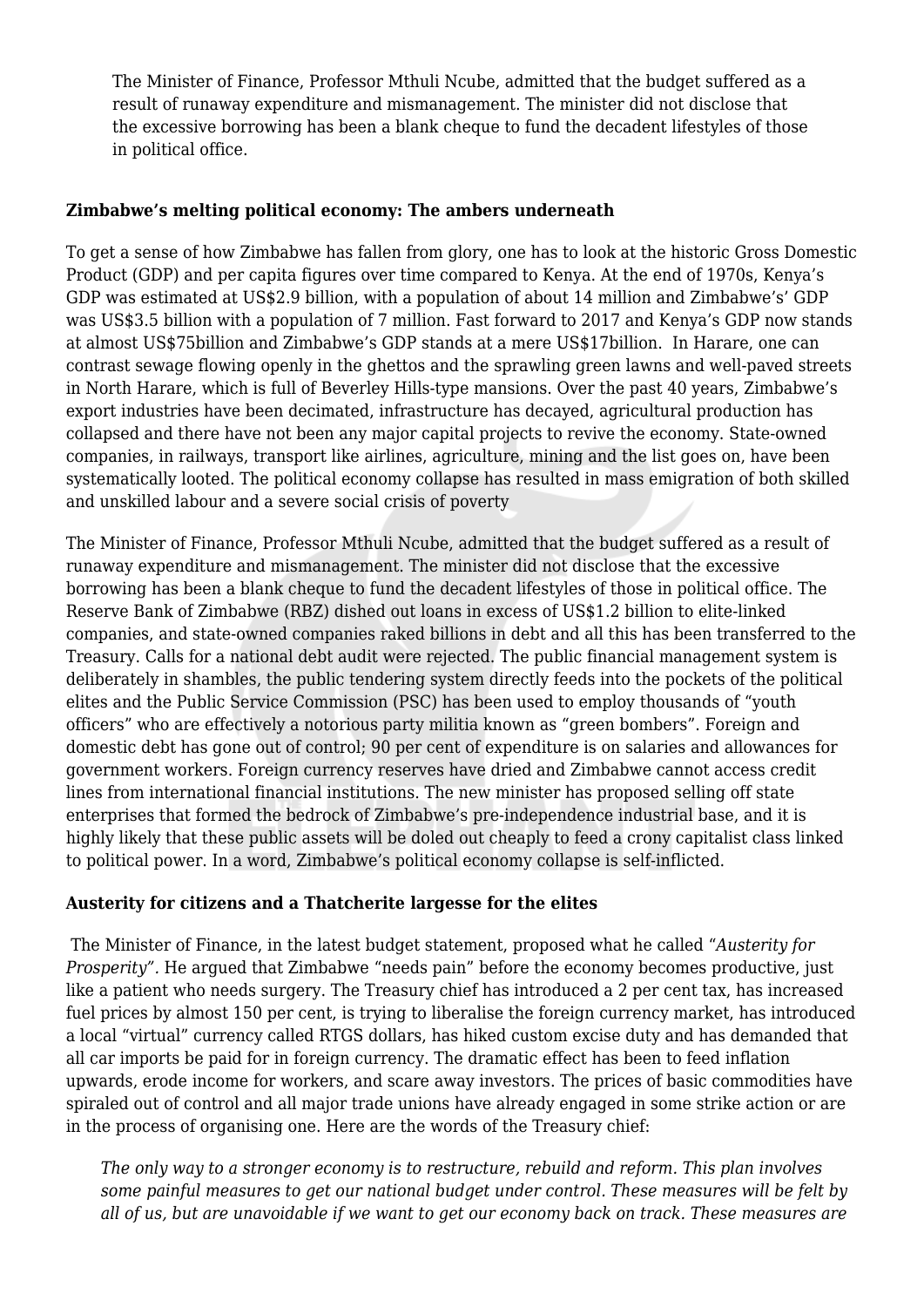*those of a doctor performing a life-saving operation. They cause pain, but the pain is the only thing that will lead to a recovery. As Margret Thatcher once said, "Yes, the medicine is harsh, but the patient requires it in order to live.* (Speech by Professor Mthuli Ncube)

The 2 per cent tax has been bringing in over \$100 million a month. Stretched to a year, that is a whopping \$1.2billion extracted from financial transactions with no relationship to the productive capacity of the economy. The political economy meltdown has been compounded by a drought that has led the United Nations to issue a special food appeal:

*Nearly 5.3 million people in Zimbabwe are estimated to be in urgent need of humanitarian assistance and protection during the 2018/2019 lean season (October – April) and beyond. …In addition, 1.5 million people in urban areas, including major towns and secondary cities, are estimated to be facing severe food insecurity, while people in multiple locations across the country are faced with acute shortages of essential medicines*. [\(UN Office for the Coordination](https://reliefweb.int/organization/ocha) [of Humanitarian Affairs](https://reliefweb.int/organization/ocha), February, 2019)

This is against loud sloganeering statements that Zimbabwe's "command agriculture" system run by a former air marshall has been a success. The Minister of Finance had to admit that Zimbabwe's chaotic land reform programme resulted in land becoming a "dead asset" and this is despite the government setting up a National Land Commission that has remained largely moribund as a matter of design because the military-nationalists continue parceling to each other, for free, the country's most productive land.

We need to understand the character of the political economy emerging in the post-Mugabe era in order to grasp how the state machinery is being fashioned. Firstly, the military-nationalists are now in charge of the ruling party machinery. There is a preponderance of retired army personnel in the running of the party, including the electoral campaign of July 2018, which was run by the retired Major-General Engelbert Rugeje.

## **Crony capitalism, the military class and state authoritarianism**

We need to understand the character of the political economy emerging in the post-Mugabe era in order to grasp how the state machinery is being fashioned. Firstly, the military-nationalists are now in charge of the ruling party machinery. There is a preponderance of retired army personnel in the running of the party, including the electoral campaign of July 2018, which was run by the retired Major-General Engelbert Rugeje.

Secondly, the cabinet is dominated by ex-military generals who executed the coup of November 2017, including the Vice-President (General Chiwenga), the Minister of Agriculture (Air Marshall Perence Shiri), and the Minister of Foreign Affairs (General Sibusiso Moyo). The president announced the retirement of four generals who played a critical role in the coup but they were immediately deployed to diplomatic postings.

Thirdly, the military elites have been deployed to the criminal justice system, including no less than 100 "special prosecutors", which the Supreme Court declared as unconstitutional.

Fourthly, the military elites have also become discreet silent partners in enterprises that do business with the state. They have entered into agreements with foreign corporates and have access to mining concessions, thus effectively becoming a state-backed surrogate business class of the buccaneer type.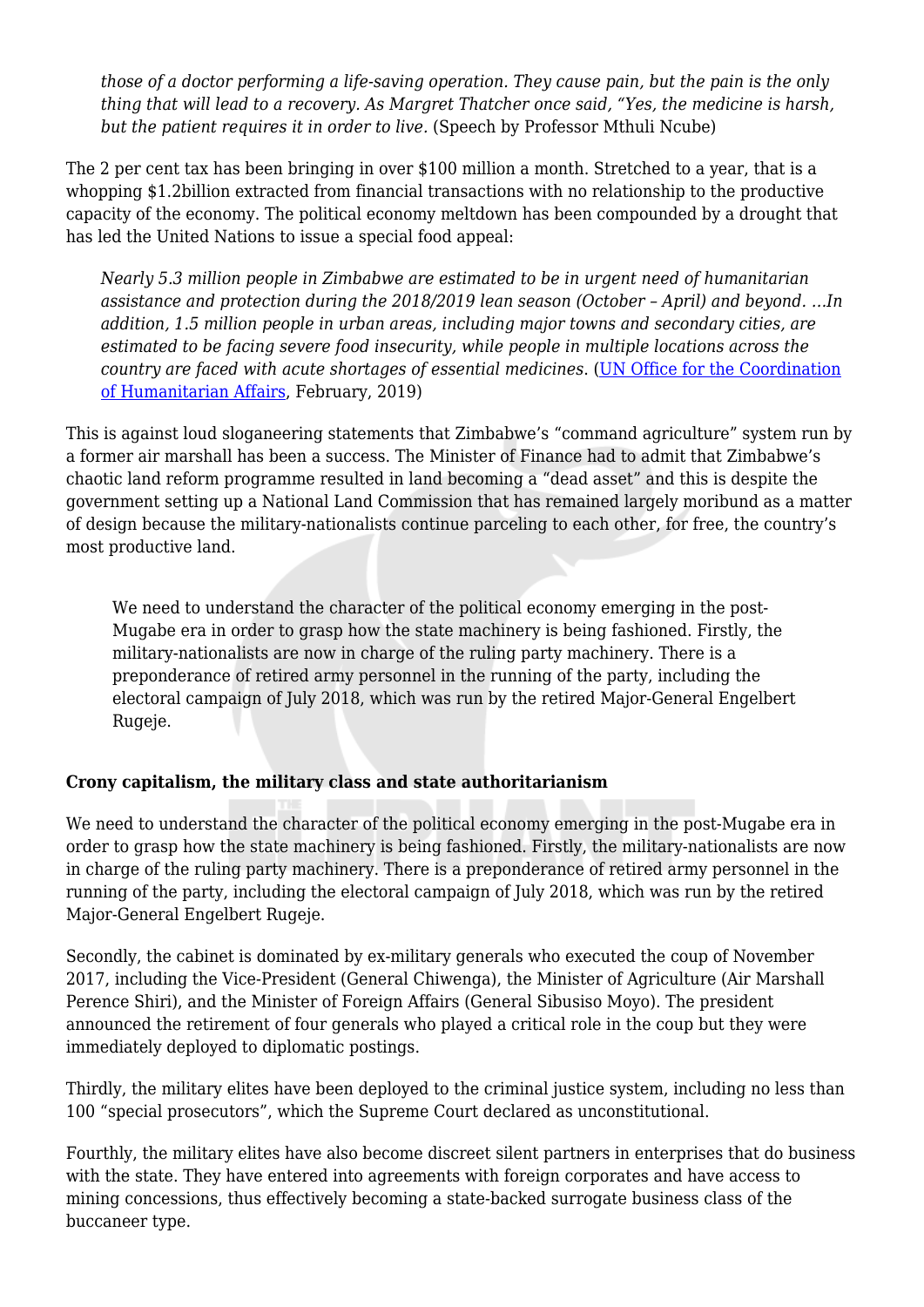The business interests of the military class stretch back to the civil war in the Democratic Republic of the Congo, where a UN investigation unearthed the plundering of natural resources. In the report, "*The Expert Panel Reports on the Illegal Exploitation of Natural Resources and Other Forms of Wealth in the Democratic Republic of Congo*", the findings of the investigation were presented. This report was presented to the UN Security Council. Here is an excerpt:

*The key strategist for the Zimbabwean branch of the elite network is the Speaker of the Parliament and former National Security Minister, Emmerson Dambudzo Mnangagwa. Mr Mnangagwa has won strong support from senior military and intelligence officers for an aggressive policy in the Democratic Republic of the Congo…Other prominent Zimbabwean members of the network include Brigadier General Sibusiso Busi Moyo, who is Director General of COSLEG. Brigadier Moyo advised both Tremalt and Oryx Natural Resources, which represented covert Zimbabwean military financial interests in negotiations with State mining companies of the Democratic Republic of the Congo. Air Commodore Mike Tichafa Karakadzai is Deputy Secretary of COSLEG, directing policy and procurement. He played a key role in arranging the Tremalt cobalt and copper deal. Colonel Simpson Sikhulile Nyathi is Director of defence policy for COSLEG. The Minister of Defence and former Security Minister, Sidney Sekeramayi, coordinates with the military leadership and is a shareholder in COSLEG*. (United Nations, S/2002/1146)

Having learnt these tactics and with the war in the DRC cooling off, the same military network turned its eyes to Zimbabwe's economy. The military, police, intelligence and political players muscled into lucrative farming land, rich diamond fields and gold concessions. (Chinese companies often have military representatives on their boards.) Jabusile Shumba summed up how Zimbabwe's military class has spread its tentacles in the country's political economy in his book, *Zimbabwe's Predatory State: Party, Military and Business* (UKZN Press, 2018).

The business interests of this predatory class are highly speculative and very non-industrial, meaning that the structure of the post-colonial economy has continued to rely on raw exports (like tobacco) and on exploiting natural resources (like minerals). Effectively, there is no skill development or technological transfer.

Secondly, this form of crony-capitalism is ecologically destructive. In Zimbabwe there have been heated debates as Chinese mining companies have been eying vast swathes of land, including nature reserves. In some cases, they use ecologically-destructive mining methods and zero land rehabilitation after mining is done.

Fourthly, by deliberately prioritising military-linked business interests (especially in mining, agriculture and hotels), a new form of an unaccountable "shadow state" is emerging, with access to state and private resources.

Thirdly, Chinese state-related corporates are entering into agreements that are loading the public with huge debt, especially in energy and other infrastructure projects. The loan collateral, interest payment and conditions are always shrouded in secrecy and the return on investment is dubious, if not extortionist. And as a matter of common practice, these deals are not open to public scrutiny and accountability.

Fourthly, by deliberately prioritising military-linked business interests (especially in mining, agriculture and hotels), a new form of an unaccountable "shadow state" is emerging, with access to state and private resources.